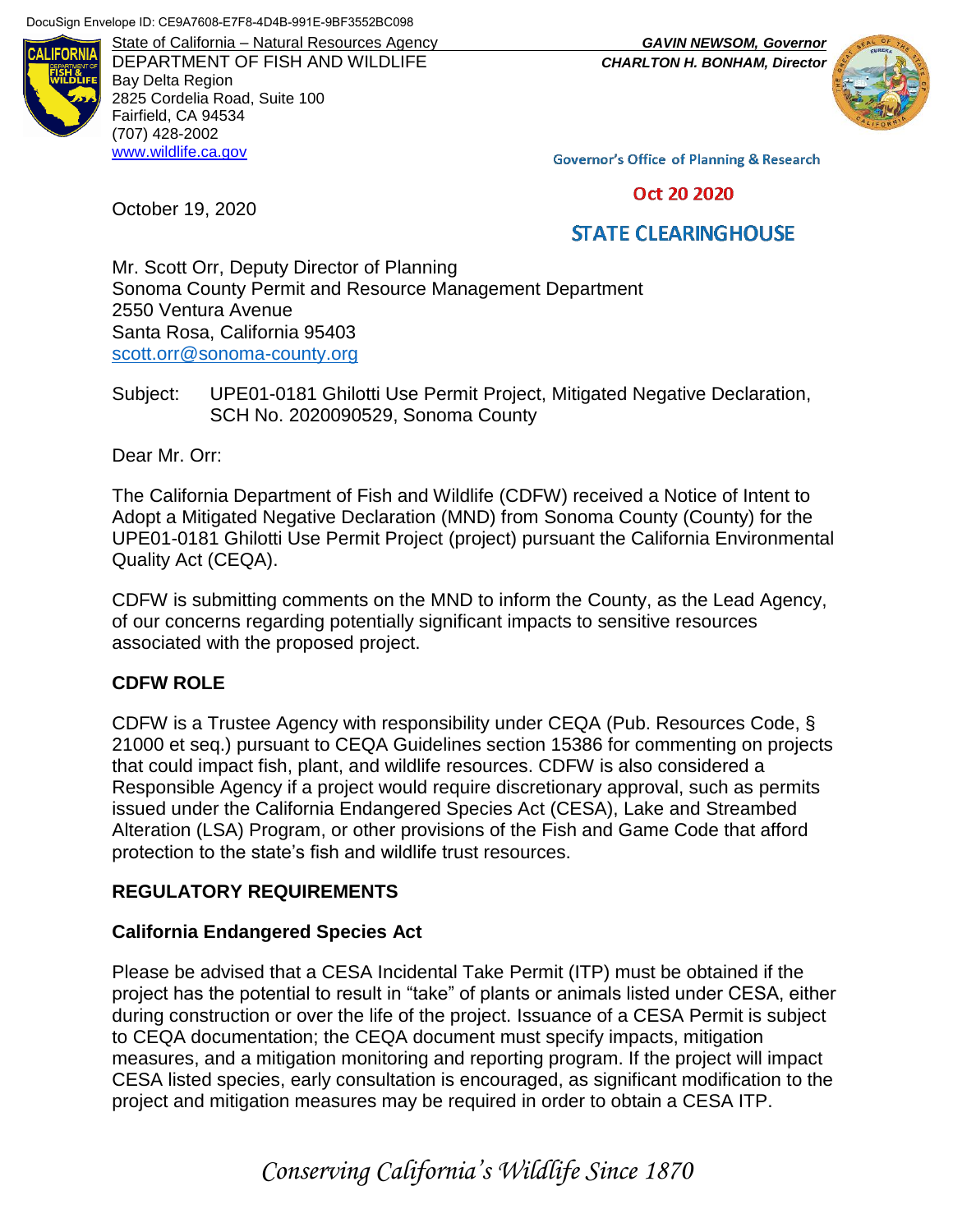CEQA requires a Mandatory Finding of Significance if a project is likely to substantially restrict the range or reduce the population of a threatened or endangered species. (Pub. Resources Code, §§ 21001, subd. (c) and 21083; CEQA Guidelines, §§ 15380, 15064, and 15065). Impacts must be avoided or mitigated to less-than-significant levels unless the CEQA Lead Agency makes and supports Findings and a Statement of Overriding Consideration (SOC). The CEQA Lead Agency's FOC does not eliminate the project proponent's obligation to comply with CESA.

### **Lake and Streambed Alteration**

CDFW requires an LSA Notification, pursuant to Fish and Game Code section 1600 et seq., for project activities affecting lakes or streams and associated riparian habitat. Notification is required for any activity that may substantially divert or obstruct the natural flow; change or use material from the bed, channel, or bank including associated riparian or wetland resources; or deposit or dispose of material where it may pass into a river, lake or stream. Work within ephemeral streams, washes, watercourses with a subsurface flow, and floodplains are subject to notification requirements. CDFW will consider the CEQA document for the project and may issue an LSA Agreement. CDFW may not execute the final LSA Agreement (or ITP) until it has complied with CEQA as a Responsible Agency.

## **PROJECT DESCRIPTION SUMMARY**

### **Proponent:** Todd Road Partners

**Objective:** Conduct current and future operations within the existing construction yard including equipment storage, stockpiling construction materials, stockpiling dirt, and stockpiling and crushing asphalt grindings, rock, and broken concrete for recycling within an area of approximately 18 acres on a 19.02 acre site. The Use Permit would bring current and future operations into compliance with Sonoma County Permit and Resource Management Department regulations.

**Location:** The project is located at 304 Todd Road southwest of the Ghilotti Avenue Todd Road intersection in unincorporated Sonoma County. It is centered at approximately Latitude, Longitude: 38.383053, -122.723599 on Assessor Parcel Number 134-171-050.

### **COMMENTS AND RECOMMENDATIONS**

CDFW offers the below comments and recommendations to assist the County in adequately identifying and/or mitigating the project's significant, or potentially significant, direct and indirect impacts on fish and wildlife (biological) resources. Based on the project's avoidance of significant impacts on biological resources, in part through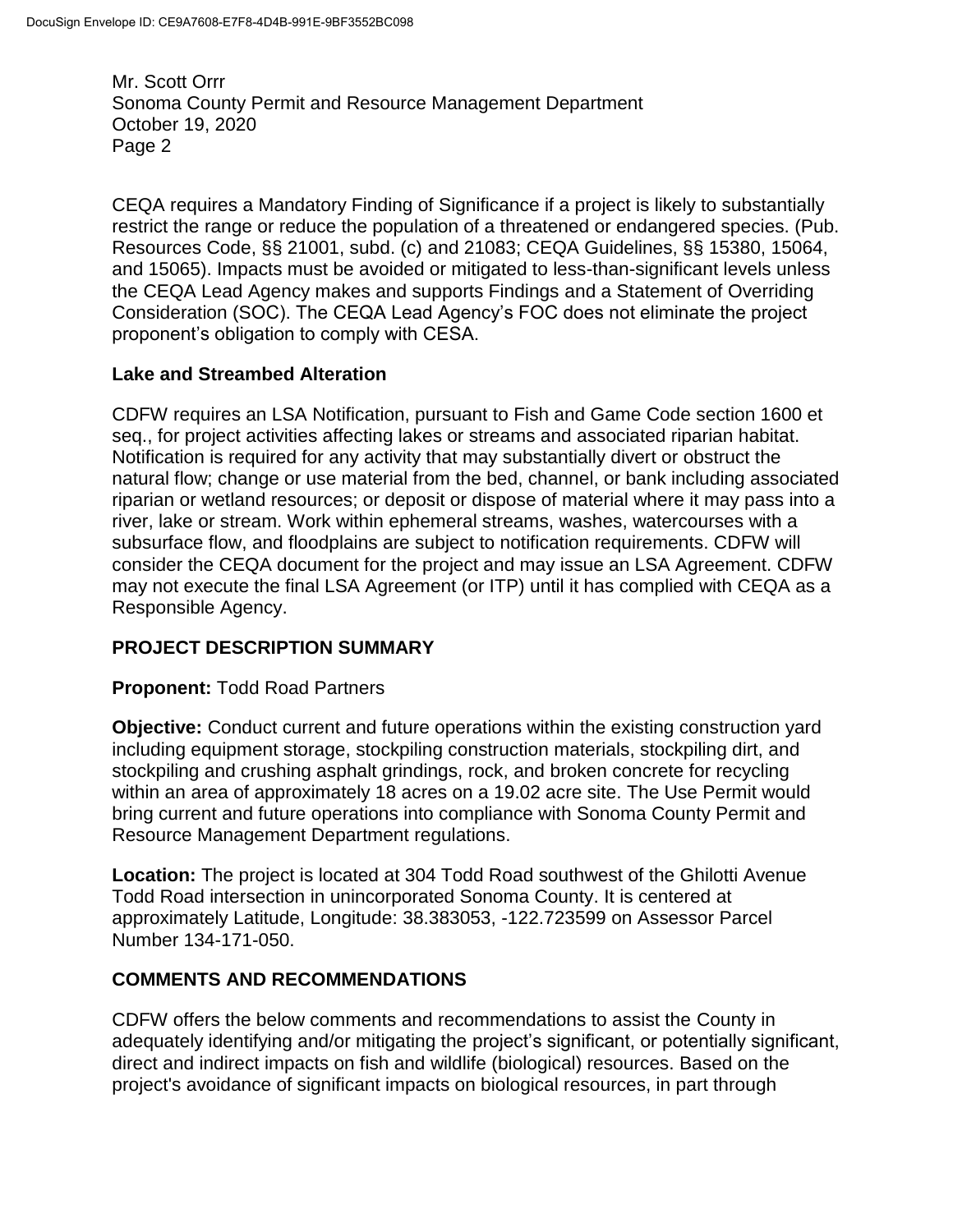implementation of CDFW's below recommendations, CDFW concludes that an MND is appropriate for the project.

#### **Environmental Setting**

*MANDATORY FINDINGS OF SIGNIFICANCE: Does the project have the potential to threaten to eliminate a plant or animal community, or substantially reduce the number or restrict range of a rare or endangered plant or animal?*

#### **Comment 1:** MND Page 30

*Issue:* The southern portion of the project appears to support grassland habitat that may be suitable for California tiger salamander (CTS, *Ambystoma californiense*), a State threatened and federally endangered species. The MND concludes that the "property no longer supports habitat for CTS…" and references a 2008 U.S. Fish and Wildlife Service (USFWS) Biological Opinion for the project to support this conclusion.

However, based on current and historical imagery in Google Earth, it is unclear if the southern approximately 5 acres of the project site have been subject to disturbance from construction yard operations allowing grassland habitat to reemerge. Therefore, it is possible that CTS could occupy these areas. The California Natural Diversity Database (CNDDB) documents a 2003 occurrence of CTS larvae within an ephemeral erosion control ditch for a soil deposition area along Ghilotti Avenue on the "Ghilotti Property"; a 2010 occurrence of a juvenile CTS approximately 1,000 feet east of the project site, a 2001 occurrence of breeding habitat within a ditch along Langner Avenue approximately 900 feet south of the project site; a 2005 occurrence of breeding habitat within a swale approximately 2,500 feet west of the project site; and several other CTS occurrences within 1.3 miles of the project site, which is the dispersal distance of CTS. There is also potential breeding habitat approximately 640 feet west of the project site at approximately Latitude, Longitude: 38.385314, -122.725209 and additionally within 1.3 miles of the project site.

Additionally, the MND describes a Roadway Realignment concluding that it would not impact CTS habitat based on a Biological Resources Evaluation (BRE) prepared for the project. However, the BRE was not provided, therefore CDFW is unable to evaluate potential habitat impacts. The MND also includes Mitigation Measure BIO-1 requiring biological monitoring of the Roadway Realignment if it occurs during the wet season, and states that if any CTS are observed, the biologist shall implement applicable protective protocols of CDFW and USFWS [i.e., CDFW/USFWS *Interim Guidance on Site Assessment and Field Surveys for Determining Presence or a Negative Finding of the California Tiger Salamander, October 2003 (CTS Interim Guidance)*]. However, it is unclear what the "protective protocols" would be or how the *CTS Interim Guidance*  would inform them as the guidance is focused on a CTS survey methodology.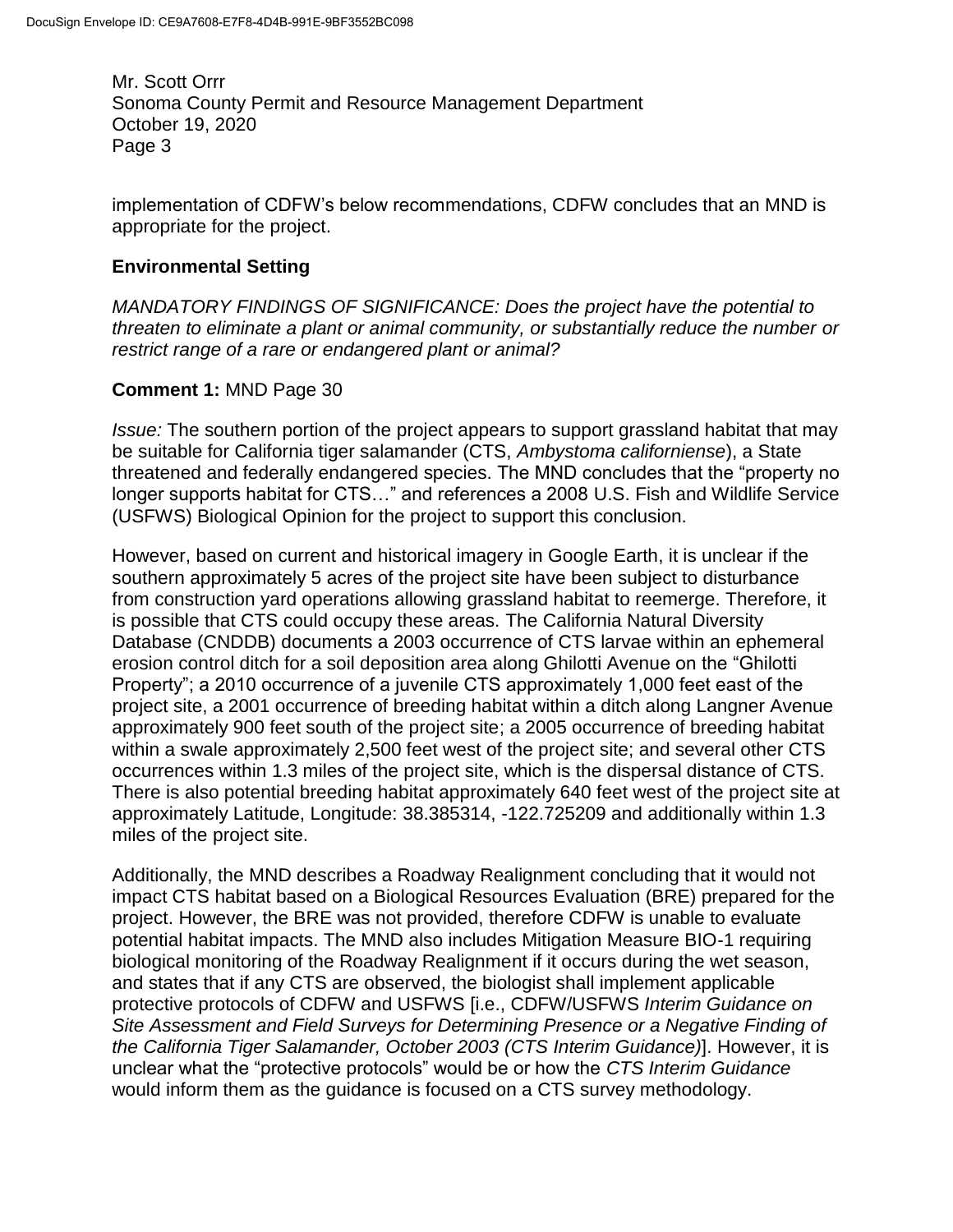*Specific impacts and why they would occur:* The project may result in CTS injury, mortality, and habitat loss. It could directly affect CTS by crushing, killing, or injuring individuals by vehicles, equipment and workers during project activities such as soil stockpiling and other earth-moving activities, transport of supplies and workers, on-site storage of construction materials and equipment, and landscaping work. CTS could be also become entombed in burrows or other suitable refugia during these activities. As it does not appear there is CTS barrier fencing surrounding the entire project site, CTS could travel onto it and be crushed, killed, or injured even where grassland habitat has been removed. Additionally, sediment from the soil stockpiles could wash into ditches on the perimeter of the project site supporting CTS breeding habitat, based on the above CNDDB record, which could adversely impact CTS adults, eggs, or larvae.

*Evidence impact would be significant:* The CTS Sonoma County distinct population segment qualifies an endangered and threatened animal under CEQA because it is listed as threatened and endangered under CESA and the federal Endangered Species Act (ESA), respectively. [CEQA Guidelines, § 15380, subds. (c)(1) and (c)(2)]. CTS is endemic to California and numerous populations have been extirpated. Upland habitat destruction from urban and agriculture uses are indicated as a major cause of population decline, which is also attributed to breeding habitat destruction, habitat fragmentation, effects of introduced non-native species, and artificial migration barriers. Based on the foregoing, project impacts would potentially substantially reduce the number or restrict the range of CTS. Therefore, project impacts to CTS would be potentially significant.

*Recommendation:* For an adequate environmental setting and impact analysis, and to reduce impacts to less-than-significant, CDFW recommends that the MND:

- Include a thorough analysis of the potential for CTS habitat within the project area based on the above information including an aerial-based map clearly showing the project site and features in relation to CTS habitat, a copy of the BRE, and any other biological technical studies.
- Identify any potentially significant impacts to CTS including potential Mandatory Findings of Significance, prior to mitigation. For such impacts, the MND should include mitigation measures such as installation of a CTS permanent barrier around the project site and maintaining it in perpetuity, off-site compensatory habitat pursuant to the Santa Rosa Plain Conservation Strategy, restricting initial ground disturbance to the work to the dry season (June 15 to October 15), preconstruction surveys, and biological monitoring.
- Require an ITP from CDFW for impacts to CTS and compliance with the ITP upon issuance. Please be advised that CDFW's mitigation requirements may differ from those of the Santa Rosa Plain Conservation Strategy and USFWS.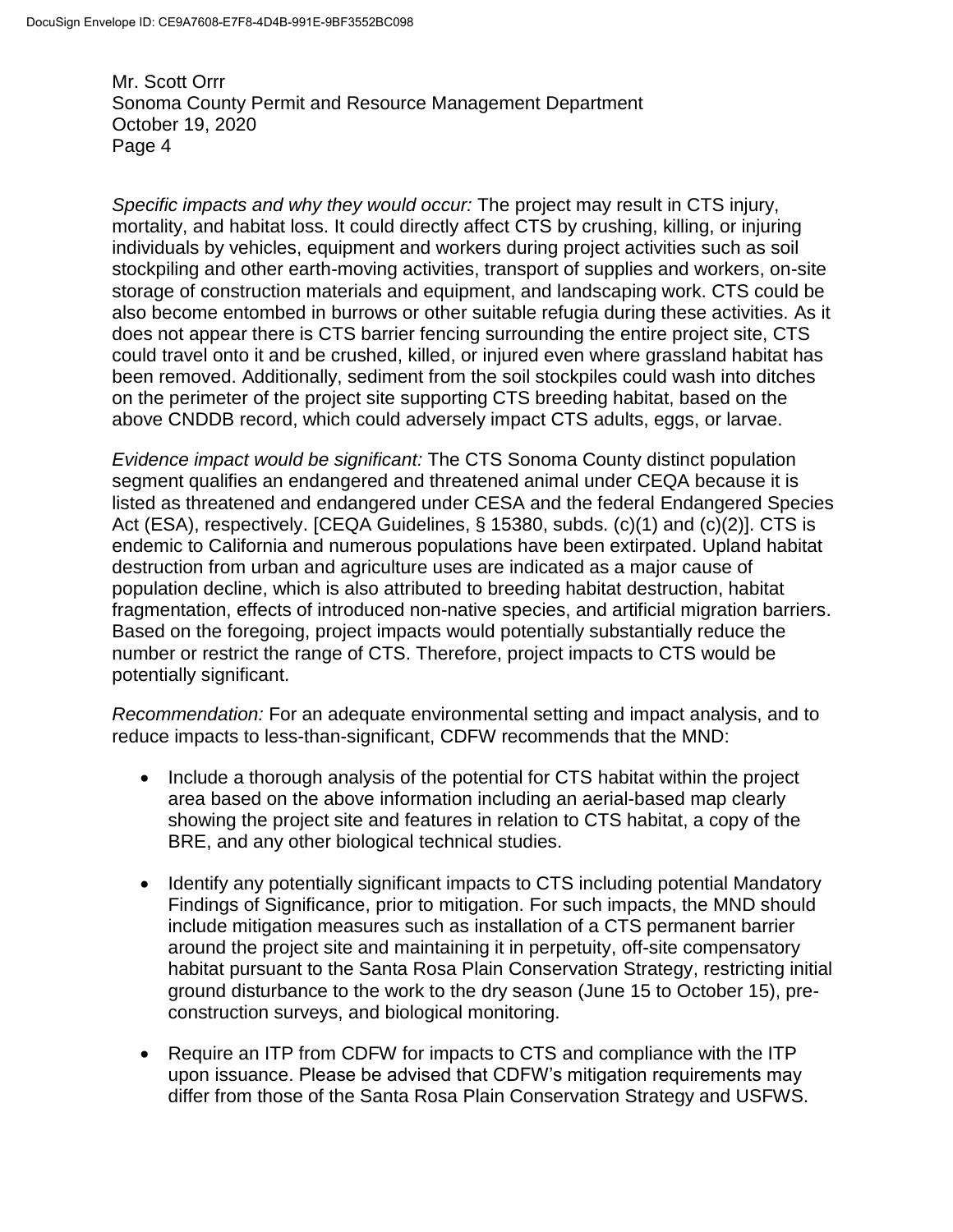Require consultation with USFWS to determine if authorization under the federal ESA is warranted, and compliance with any such authorization.

Please be advised that the Terra Bagnata Wetland Mitigation Project referenced in the MND does not provide mitigation for project impacts for this project to CTS under CESA. Required mitigation under CESA would be the result of an ITP for the project, which CDFW has not issued.

*Would the project have a substantial adverse effect on any riparian habitat or other sensitive natural community identified in local or regional plans, policies, regulations or by the CDFW or USFWS, or on state or federally protected wetlands (including, but not limited to, marsh, vernal pool, coastal, etc.) through direct removal, filling, hydrological interruption, or other means?*

#### **Comment 2:** MND Page 34 and 52

*Issue:* The project site appears to include seasonal ditches which may constitute a stream pursuant to Fish and Game Code section 1600 et seq. based on aerial imagery and the above CNDDB report, and the MND which indicates that surface drainage from the project site flows into drainage ditches paralleling Ghilotti Avenue and the west side of the project, which both connect to the Colgan Creek Flood Control Channel. According to the above referenced USFWS BO, a drainage ditch forms the western, eastern, and southern boundaries of the project site and supports wetland vegetation including a variety of rushes (*Juncus* sp.).

The project site also appears to be located adjacent to potential wetlands to the west based on aerial imagery and the California Aquatic Resources Inventory. The wetlands could support State and federally endangered plants such as Sonoma sunshine (*Blennosperma bakeri*) and Sebastopol meadowfoam (*Limnanthes vinculans*), and other special-status plants. There are CNDDB records of the endangered plants approximately 1,800 feet west and southwest of the project.

*Specific impacts and why they would occur:* Project activities could result in fill of the potential streams, and runoff from soil stockpiles could introduce sediment adversely impacting stream and wetland habitat, and endangered and other special status plants.

*Evidence impact would be significant:* The project could substantially adversely affect stream and associated riparian habitat, and wetlands, by resulting in loss or degradation of these vulnerable habitat types. Sonoma sunshine and Sebastopol meadowfoam qualify as endangered plants under CEQA because they are listed as endangered under CESA and ESA. [CEQA Guidelines, § 15380, subds. (c)(1) and (c)(2)]. Other special-status plants that may occur in the wetlands may qualify as well. Therefore,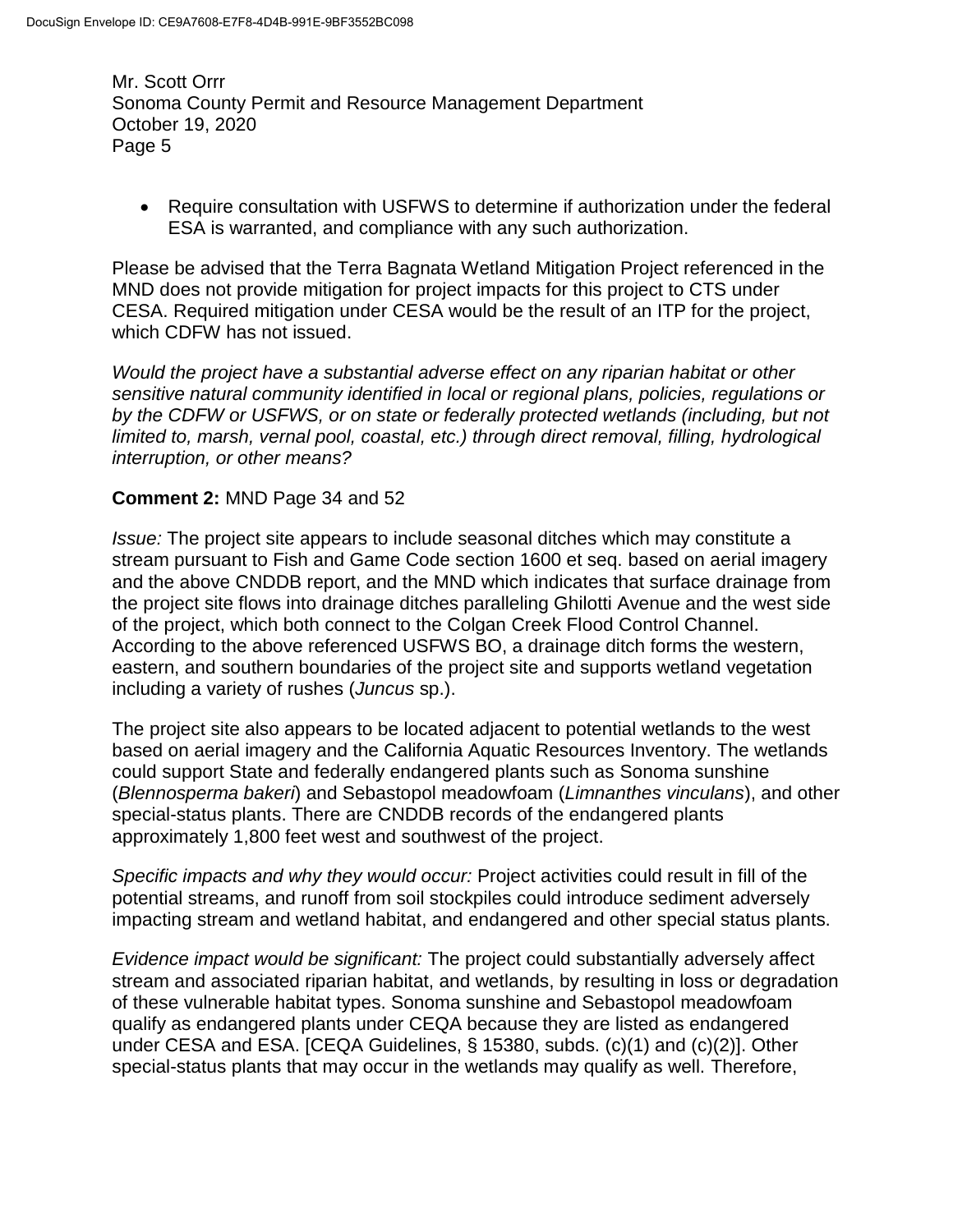project impacts to streams, wetlands, and endangered and other special-status plants would be potentially significant.

*Recommendation:* For an adequate environmental setting and impact analysis, and to reduce impacts to less-than-significant, CDFW recommends that the MND:

- Include a thorough analysis of the ditches and wetlands within and adjacent to the project including evaluating if the ditches may constitute a stream under Fish and Game Code section 1600 et seq., considering stream characteristics and connectivity. Provide aerial-based mapping of all aquatic features within and adjacent to the project. Please be advised that artificially created streams may be considered jurisdictional by CDFW.
- Identify potentially significant direct and indirect impacts to streams, adjacent wetlands, and endangered and other special-status plants based on the above information. For such impacts, the MND should include mitigation measures such as installing erosion controls, for example silt fencing or fiber rolls, between project activities and stream or wetland habitats. Erosion control material should be free of weeds and monofilament netting. Erosion controls should be regularly monitored by a biologist or other qualified individual for the life of the project to ensure they are appropriately placed, effective, and repaired immediately.
- Require an LSA Notification to CDFW pursuant to Fish and Game Code section 1600 et seq. for impacts to streams and compliance with the LSA Agreement upon issuance.

## **FILING FEES**

The project, as proposed, would have an impact on fish and/or wildlife, and assessment of filing fees is necessary. Fees are payable upon filing of the Notice of Determination by the Lead Agency and serve to help defray the cost of environmental review by CDFW. Payment of the fee is required in order for the underlying project approval to be operative, vested, and final. (Cal. Code Regs., tit. 14, § 753.5; Fish and Game Code, § 711.4; Pub. Resources Code, § 21089).

## **CONCLUSION**

To ensure significant impacts are adequately mitigated to a level less-than-significant, CDFW recommends the feasible mitigation measures described above be incorporated as enforceable conditions into the final CEQA document for the project. CDFW appreciates the opportunity to comment on the MND to assist the County in identifying and mitigating project impacts on biological resources.